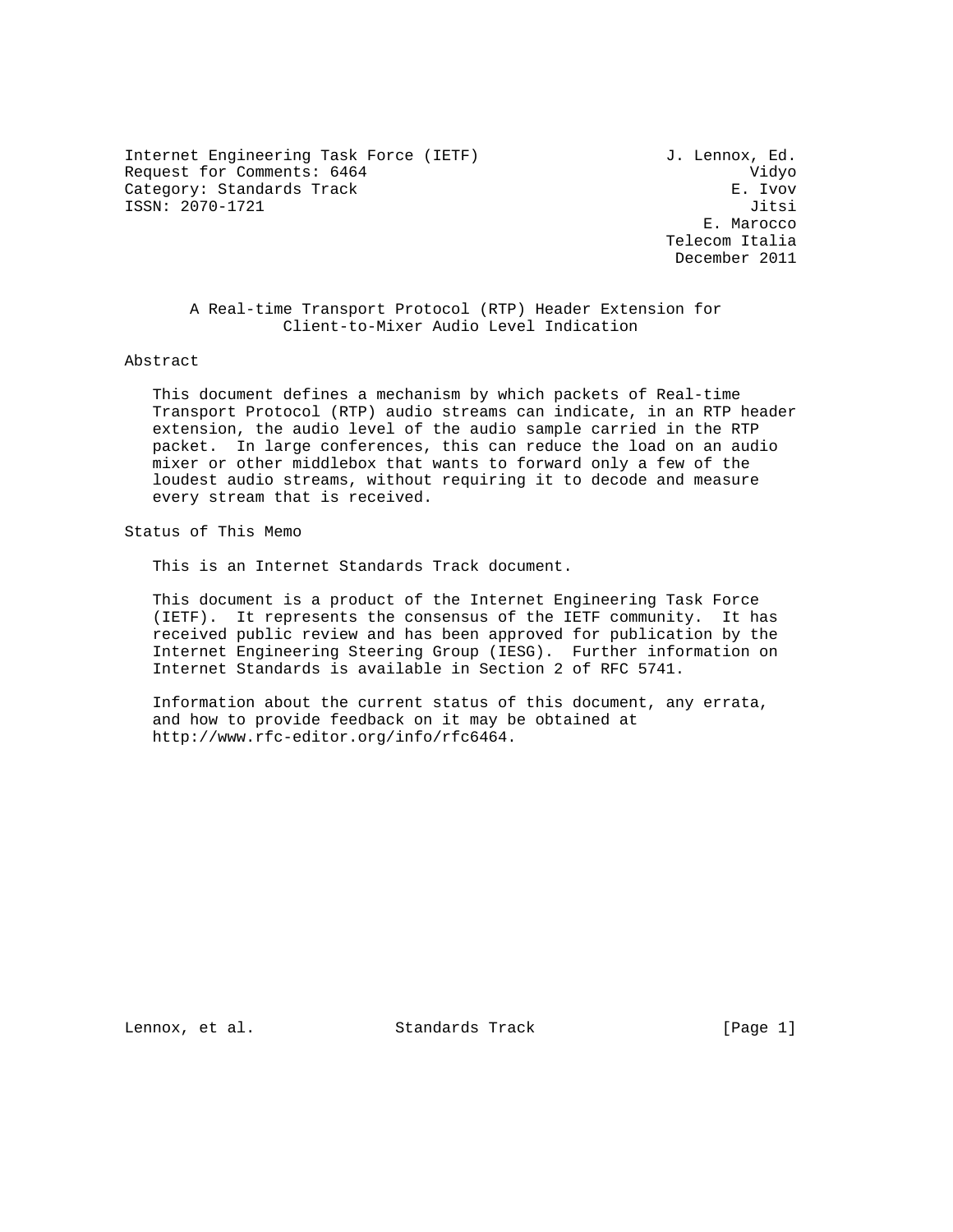## Copyright Notice

 Copyright (c) 2011 IETF Trust and the persons identified as the document authors. All rights reserved.

 This document is subject to BCP 78 and the IETF Trust's Legal Provisions Relating to IETF Documents (http://trustee.ietf.org/license-info) in effect on the date of publication of this document. Please review these documents carefully, as they describe your rights and restrictions with respect to this document. Code Components extracted from this document must include Simplified BSD License text as described in Section 4.e of the Trust Legal Provisions and are provided without warranty as described in the Simplified BSD License.

Table of Contents

| 3. Audio Levels $\dots\dots\dots\dots\dots\dots\dots\dots\dots\dots\dots\dots\dots\dots\dots\dots\dots$ |  |
|---------------------------------------------------------------------------------------------------------|--|
|                                                                                                         |  |
|                                                                                                         |  |
|                                                                                                         |  |
|                                                                                                         |  |
|                                                                                                         |  |
|                                                                                                         |  |
|                                                                                                         |  |

## 1. Introduction

 In a centralized Real-time Transport Protocol (RTP) [RFC3550] audio conference, an audio mixer or forwarder receives audio streams from many or all of the conference participants. It then selectively forwards some of them to other participants in the conference. In large conferences, it is possible that such a server might be receiving a large number of streams, of which only a few are intended to be forwarded to the other conference participants.

 In such a scenario, in order to pick the audio streams to forward, a centralized server needs to decode, measure audio levels, and possibly perform voice activity detection on audio data from a large number of streams. The need for such processing limits the size or number of conferences such a server can support.

 As an alternative, this document defines an RTP header extension [RFC5285] through which senders of audio packets can indicate the audio level of the packets' payload, reducing the processing load for a server.

Lennox, et al. Standards Track [Page 2]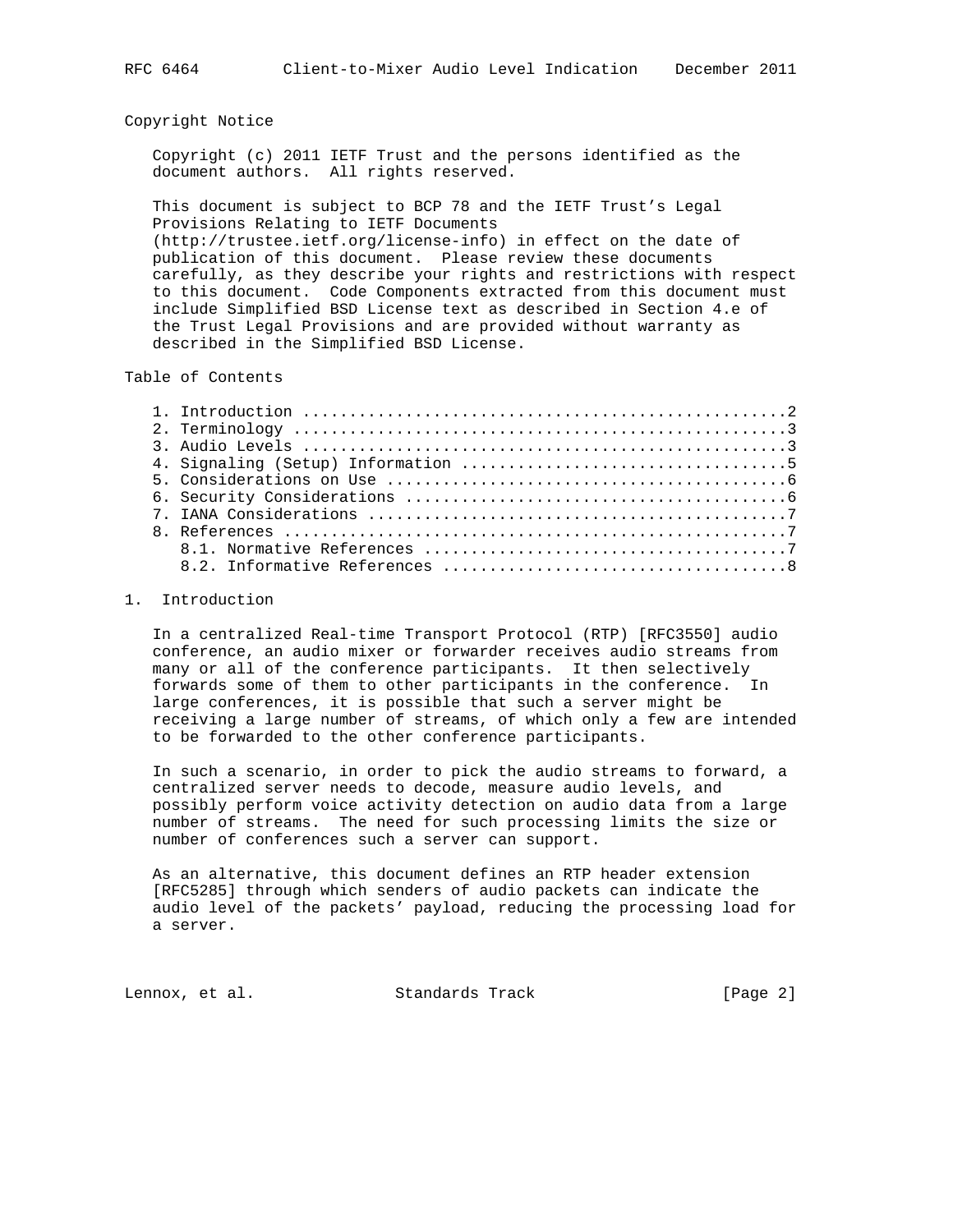The header extension in this document is different than, but complementary with, the one defined in [RFC6465], which defines a mechanism by which audio mixers can indicate to clients the levels of the contributing sources that made up the mixed audio.

2. Terminology

 The key words "MUST", "MUST NOT", "REQUIRED", "SHALL", "SHALL NOT", "SHOULD", "SHOULD NOT", "RECOMMENDED", "MAY", and "OPTIONAL" in this document are to be interpreted as described in RFC 2119 [RFC2119] and indicate requirement levels for compliant implementations.

3. Audio Levels

 The audio level header extension carries the level of the audio in the RTP [RFC3550] payload of the packet with which it is associated. This information is carried in an RTP header extension element as defined by "A General Mechanism for RTP Header Extensions" [RFC5285].

 The payload of the audio level header extension element can be encoded using either the one-byte or two-byte header defined in [RFC5285]. Figures 1 and 2 show sample audio level encodings with each of these header formats.

|                                     | 0 1 2 3 4 5 6 7 8 9 0 1 2 3 4 5 |  |  |  |  |  |  |  |  |  |  |  |  |
|-------------------------------------|---------------------------------|--|--|--|--|--|--|--|--|--|--|--|--|
| +-+-+-+-+-+-+-+-+-+-+-+-+-+-+-+-+-  |                                 |  |  |  |  |  |  |  |  |  |  |  |  |
|                                     | ID   len=0  V  level            |  |  |  |  |  |  |  |  |  |  |  |  |
| +-+-+-+-+-+-+-+-+-+-+-+-+-+-+-+-+-+ |                                 |  |  |  |  |  |  |  |  |  |  |  |  |

 Figure 1: Sample Audio Level Encoding Using the One-Byte Header Format

 $\begin{array}{cccccccccccccc} 0 & & & & 1 & & & & 2 & & & & 3 \end{array}$  0 1 2 3 4 5 6 7 8 9 0 1 2 3 4 5 6 7 8 9 0 1 2 3 4 5 6 7 8 9 0 1 +-+-+-+-+-+-+-+-+-+-+-+-+-+-+-+-+-+-+-+-+-+-+-+-+-+-+-+-+-+-+-+-+ | ID | len=1 |V| level | 0 (pad) | +-+-+-+-+-+-+-+-+-+-+-+-+-+-+-+-+-+-+-+-+-+-+-+-+-+-+-+-+-+-+-+-+

> Figure 2: Sample Audio Level Encoding Using the Two-Byte Header Format

 Note that, as indicated in [RFC5285], the length field in the one byte header format takes the value 0 to indicate that 1 byte follows. In the two-byte header format, on the other hand, the length field takes the value of 1.

Lennox, et al. Standards Track [Page 3]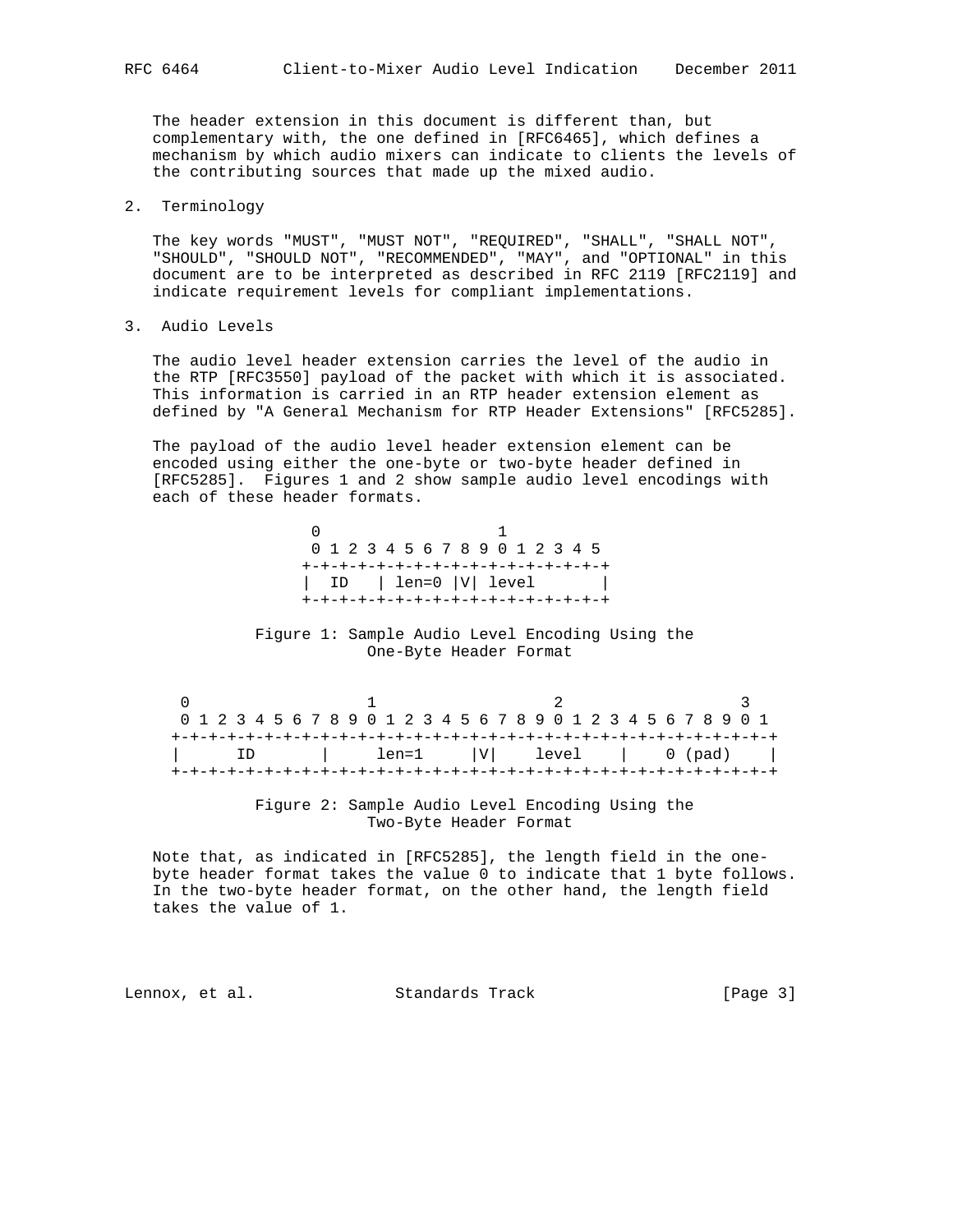The magnitude of the audio level itself is packed into the seven least significant bits of the single byte of the header extension, shown in Figures 1 and 2. The least significant bit of the audio level magnitude is packed into the least significant bit of the byte. The most significant bit of the byte is used as a separate flag bit "V", defined below.

 The audio level is expressed in -dBov, with values from 0 to 127 representing 0 to -127 dBov. dBov is the level, in decibels, relative to the overload point of the system, i.e., the highest-intensity signal encodable by the payload format. (Note: Representation relative to the overload point of a system is particularly useful for digital implementations, since one does not need to know the relative calibration of the analog circuitry.) For example, in the case of u-law (audio/pcmu) audio [ITU.G711], the 0 dBov reference would be a square wave with values  $+/-$  8031. (This translates to 6.18 dBm0, relative to u-law's dBm0 definition in Table 6 of [ITU.G711].)

 The audio level for digital silence -- for a muted audio source, for example -- MUST be represented as 127 (-127 dBov), regardless of the dynamic range of the encoded audio format.

 The audio level header extension only carries the level of the audio in the RTP payload of the packet with which it is associated, with no long-term averaging or smoothing applied. For payload formats that contain extra error-correction bits or loss-concealment information, the level corresponds only to the data that would result from the payload's normal decoding process, not what it would produce under error or packet loss concealment. The level is measured as a root mean square of all the samples in the audio encoded by the packet.

 To simplify implementation of the encoding procedures described here, Appendix A of [RFC6465] provides a sample Java implementation of an audio level calculator that helps obtain such values from raw linear Pulse Code Modulation (PCM) audio samples.

 In addition, a flag bit (labeled "V") optionally indicates whether the encoder believes the audio packet contains voice activity. If the V bit is in use, the value 1 indicates that the encoder believes the audio packet contains voice activity, and the value 0 indicates that the encoder believes it does not. (The voice activity detection algorithm is unspecified and left implementation-specific.) If the V bit is not in use, its value is unspecified and MUST be ignored by receivers. The use of the V bit is signaled using the extension attribute "vad", discussed in Section 4.

Lennox, et al. Standards Track [Page 4]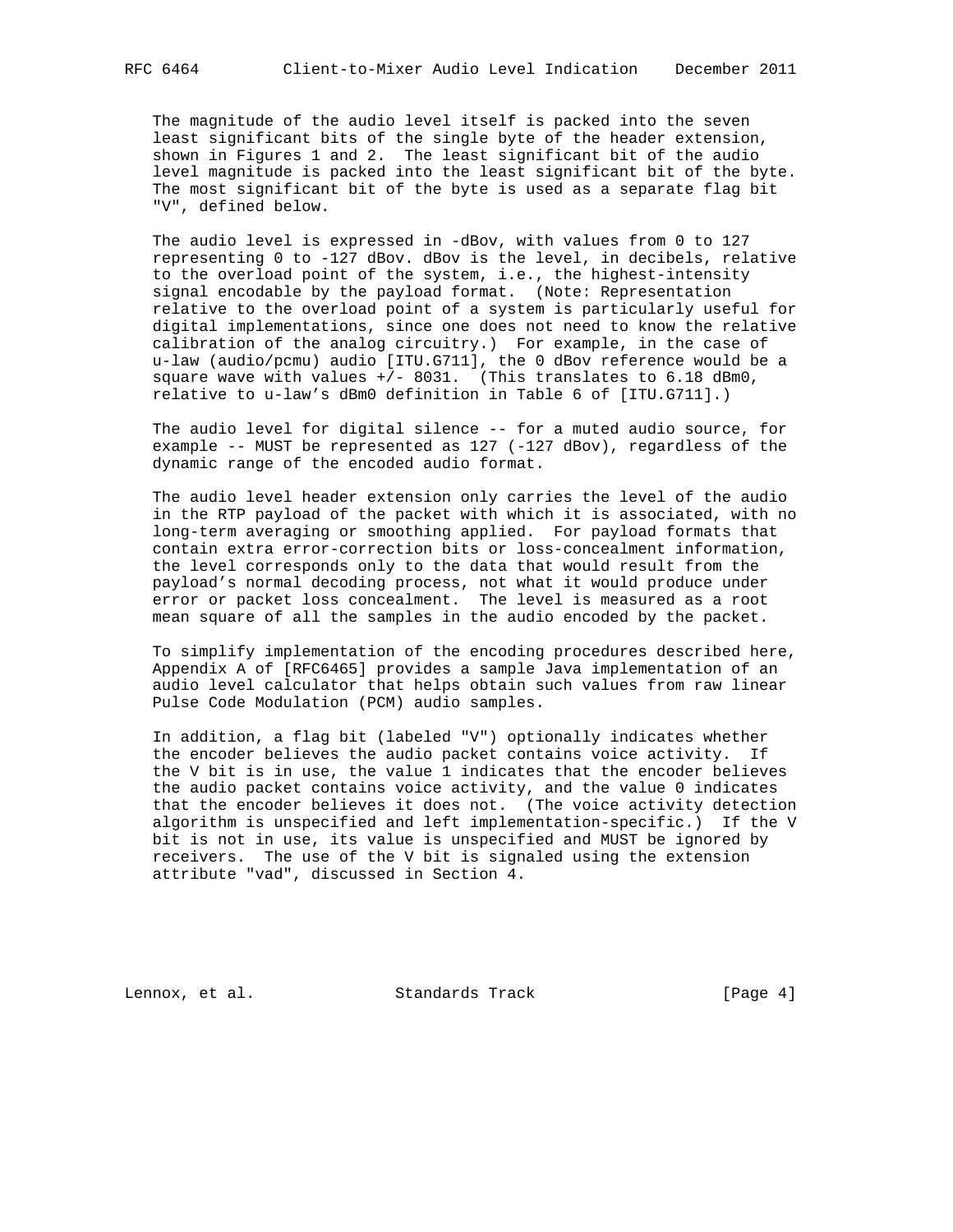When this header extension is used with RTP data sent using the RTP Payload for Redundant Audio Data [RFC2198], the header's data describes the contents of the primary encoding.

 Note: This audio level is defined in the same manner as is audio noise level in the RTP Payload Comfort Noise specification [RFC3389]. In [RFC3389], the overall magnitude of the noise level in comfort noise is encoded into the first byte of the payload, with spectral information about the noise in subsequent bytes. This specification's audio level parameter is defined so as to be identical to the comfort noise payload's noise-level byte.

4. Signaling (Setup) Information

 The URI for declaring this header extension in an extmap attribute is "urn:ietf:params:rtp-hdrext:ssrc-audio-level".

 It has a single extension attribute, named "vad". It takes the form "vad=on" or "vad=off". If the header extension element is signaled with "vad=on", the V bit described in Section 3 is in use, and MUST be set by senders. If the header extension element is signaled with "vad=off", the V bit is not in use, and its value MUST be ignored by receivers. If the vad extension attribute is not specified, the default is "vad=on".

 An example attribute line in the Session Description Protocol (SDP) for a conference might hence be:

a=extmap:6 urn:ietf:params:rtp-hdrext:ssrc-audio-level vad=on

 The vad extension attribute only controls the semantics of this header extension attribute, and does not make any statement about whether the sender is using any other voice activity detection features, such as discontinuous transmission, comfort noise, or silence suppression.

 Using the mechanisms of [RFC5285], an endpoint MAY signal multiple instances of the header extension element, with different values of the vad attribute, so long as these instances use different values for the extension identifier. However, again following the rules of [RFC5285], the semantics chosen for a header extension element (including its vad setting) for a particular extension identifier value MUST NOT be changed within an RTP session.

Lennox, et al. Standards Track [Page 5]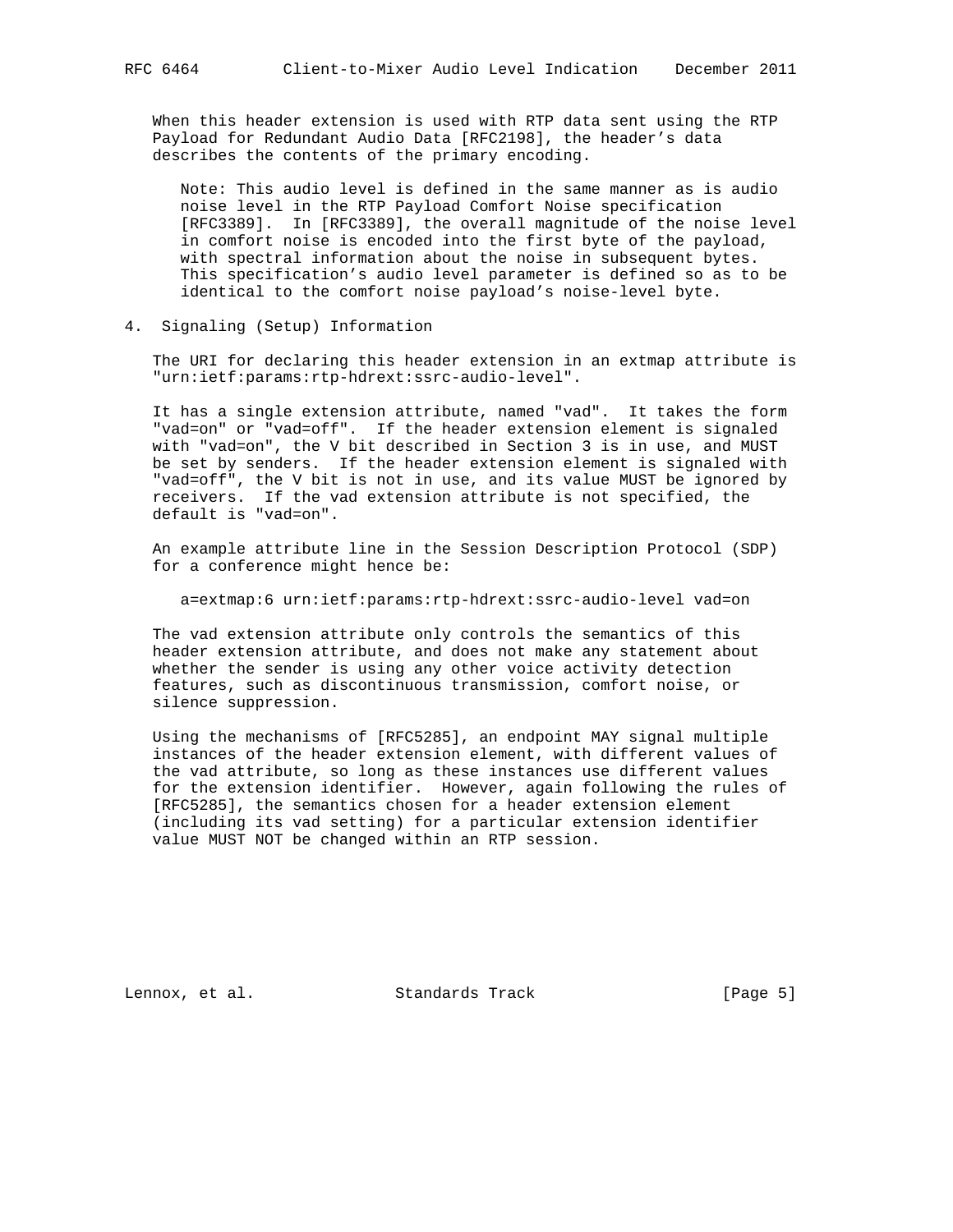#### 5. Considerations on Use

 Mixers and forwarders generally ought not base audio forwarding decisions directly on packet-by-packet audio level information, but rather ought to apply some analysis of the audio levels and trends. This general rule applies whether audio levels are provided by endpoints (as defined in this document), or are calculated at a server, as would be done in the absence of this information. This section discusses several issues that mixers and forwarders may wish to take into account. (Note that this section provides design guidance only, and is not normative.)

 First of all, audio levels generally ought to be measured over longer intervals than that of a single audio packet. In order to avoid false-positives for short bursts of sound (such as a cough or a dropped microphone), it is often useful to require that a participant's audio level be maintained for some period of time before considering it to be "real"; i.e., some type of low-pass filter ought to be applied to the audio levels. Note, though, that such filtering must be balanced with the need to avoid clipping of the beginning of a speaker's speech.

 Additionally, different participants may have their audio input set differently. It may be useful to apply some sort of automatic gain control to the audio levels. There are a number of possible approaches to achieving this, e.g., by measuring peak audio levels, by average audio levels during speech, or by measuring background audio levels (average audio levels during non-speech).

#### 6. Security Considerations

 A malicious endpoint could choose to set the values in this header extension falsely, so as to falsely claim that audio or voice is or is not present. It is not clear what could be gained by falsely claiming that audio is not present, but an endpoint falsely claiming that audio is present, or falsely exaggerating its reported levels, could perform a denial-of-service attack on an audio conference, so as to send silence to suppress other conference members' audio, or could dominate a conference by seizing its speaker-selection algorithm. Thus, if a device relies on audio level data from untrusted endpoints, it SHOULD periodically audit the level information transmitted, taking appropriate corrective action against endpoints that appear to be sending incorrect data. (However, as it is valid for an endpoint to choose to measure audio levels prior to encoding, some degree of discrepancy could be present. This would not indicate that an endpoint is malicious.)

Lennox, et al. Standards Track [Page 6]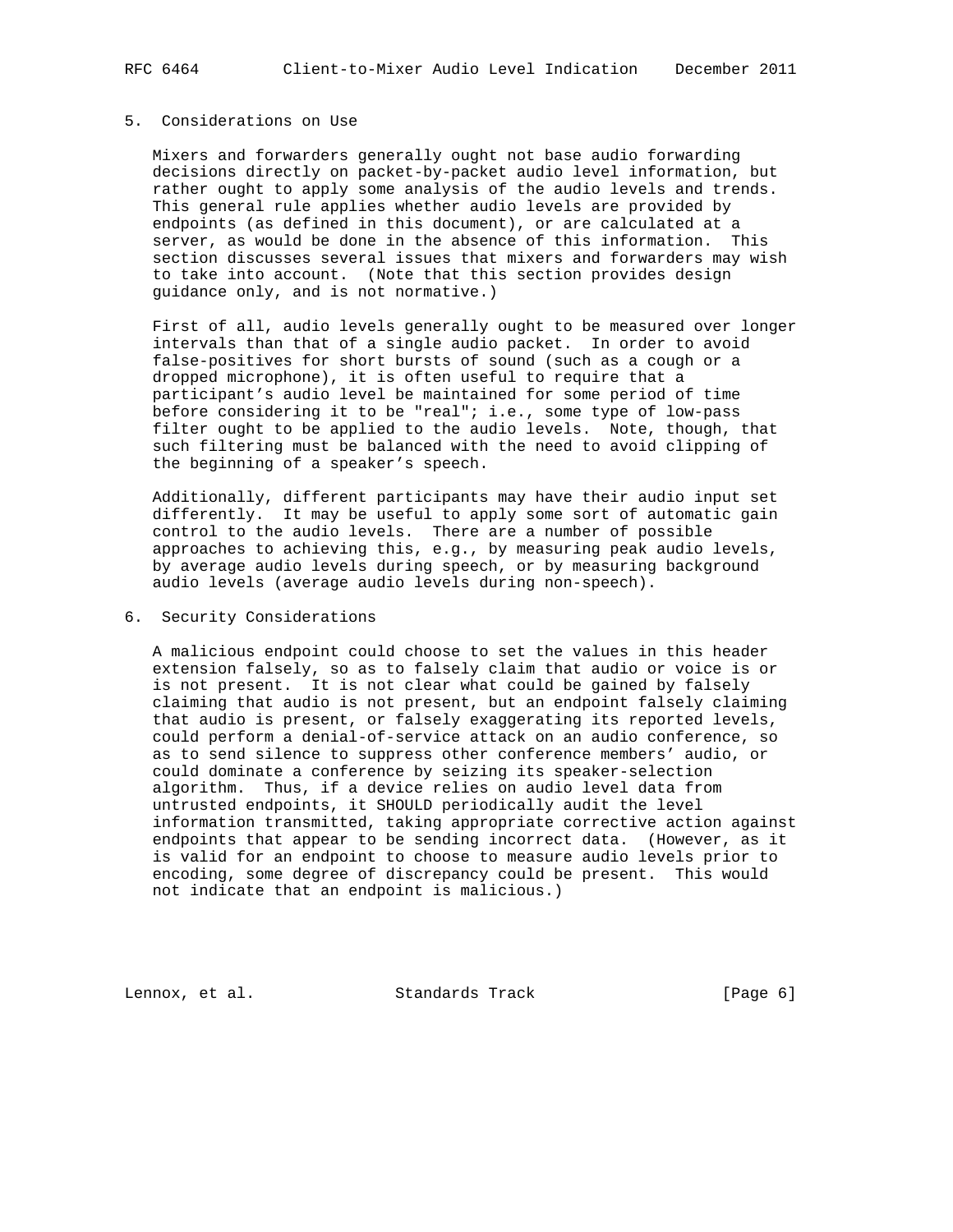In the Secure Real-time Transport Protocol (SRTP) [RFC3711], RTP header extensions are authenticated but not encrypted. When this header extension is used, audio levels are therefore visible on a packet-by-packet basis to an attacker passively observing the audio stream. As discussed in [SRTP-VBR-AUDIO], such an attacker might be able to infer information about the conversation, possibly with phoneme-level resolution. In scenarios where this is a concern, additional mechanisms MUST be used to protect the confidentiality of the header extension. This mechanism could be header extension encryption [SRTP-ENCR-HDR], or a lower-level security and authentication mechanism such as IPsec [RFC4301].

7. IANA Considerations

 This document defines a new extension URI in the RTP Compact Header Extensions subregistry of the Real-Time Transport Protocol (RTP) Parameters registry, according to the following data:

 Extension URI: urn:ietf:params:rtp-hdrext:ssrc-audio-level Description: Audio Level Contact: jonathan@vidyo.com Reference: RFC 6464

- 8. References
- 8.1. Normative References
	- [RFC2119] Bradner, S., "Key words for use in RFCs to Indicate Requirement Levels", BCP 14, RFC 2119, March 1997.
	- [RFC2198] Perkins, C., Kouvelas, I., Hodson, O., Hardman, V., Handley, M., Bolot, J., Vega-Garcia, A., and S. Fosse- Parisis, "RTP Payload for Redundant Audio Data", RFC 2198, September 1997.
	- [RFC3550] Schulzrinne, H., Casner, S., Frederick, R., and V. Jacobson, "RTP: A Transport Protocol for Real-Time Applications", STD 64, RFC 3550, July 2003.
	- [RFC5285] Singer, D. and H. Desineni, "A General Mechanism for RTP Header Extensions", RFC 5285, July 2008.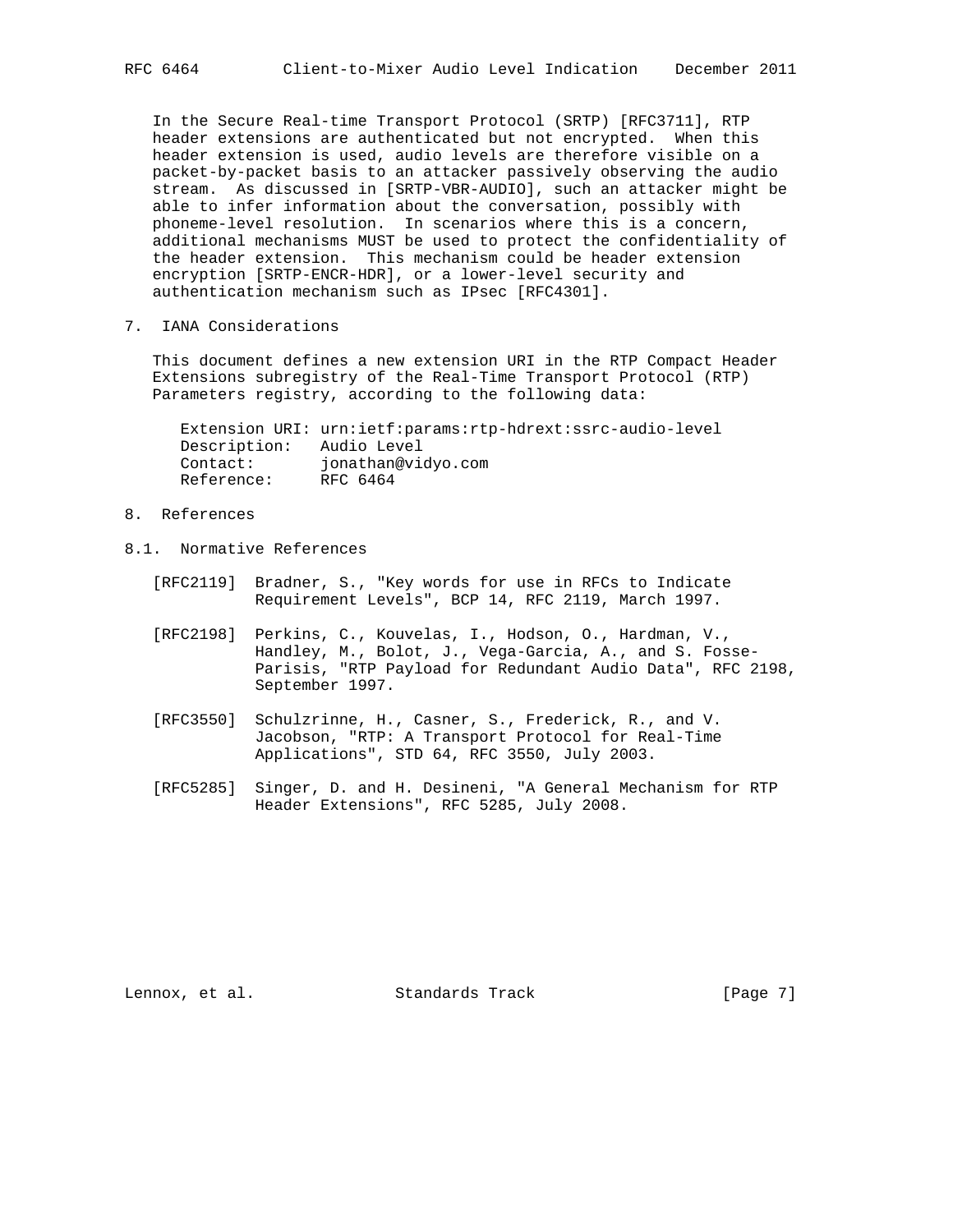# 8.2. Informative References

- [ITU.G711] International Telecommunication Union, "Pulse Code Modulation (PCM) of Voice Frequencies", ITU-T Recommendation G.711, November 1988.
- [RFC3389] Zopf, R., "Real-time Transport Protocol (RTP) Payload for Comfort Noise (CN)", RFC 3389, September 2002.
- [RFC3711] Baugher, M., McGrew, D., Naslund, M., Carrara, E., and K. Norrman, "The Secure Real-time Transport Protocol (SRTP)", RFC 3711, March 2004.
- [RFC4301] Kent, S. and K. Seo, "Security Architecture for the Internet Protocol", RFC 4301, December 2005.
- [RFC6465] Ivov, E., Ed., Marocco, E., Ed., and J. Lennox, "A Real-time Transport Protocol (RTP) Header Extension for Mixer-to-Client Audio Level Indication", RFC 6465, December 2011.

#### [SRTP-ENCR-HDR]

 Lennox, J., "Encryption of Header Extensions in the Secure Real-Time Transport Protocol (SRTP)", Work in Progress, October 2011.

[SRTP-VBR-AUDIO]

 Perkins, C. and JM. Valin, "Guidelines for the use of Variable Bit Rate Audio with Secure RTP", Work in Progress, July 2011.

Lennox, et al. Standards Track [Page 8]